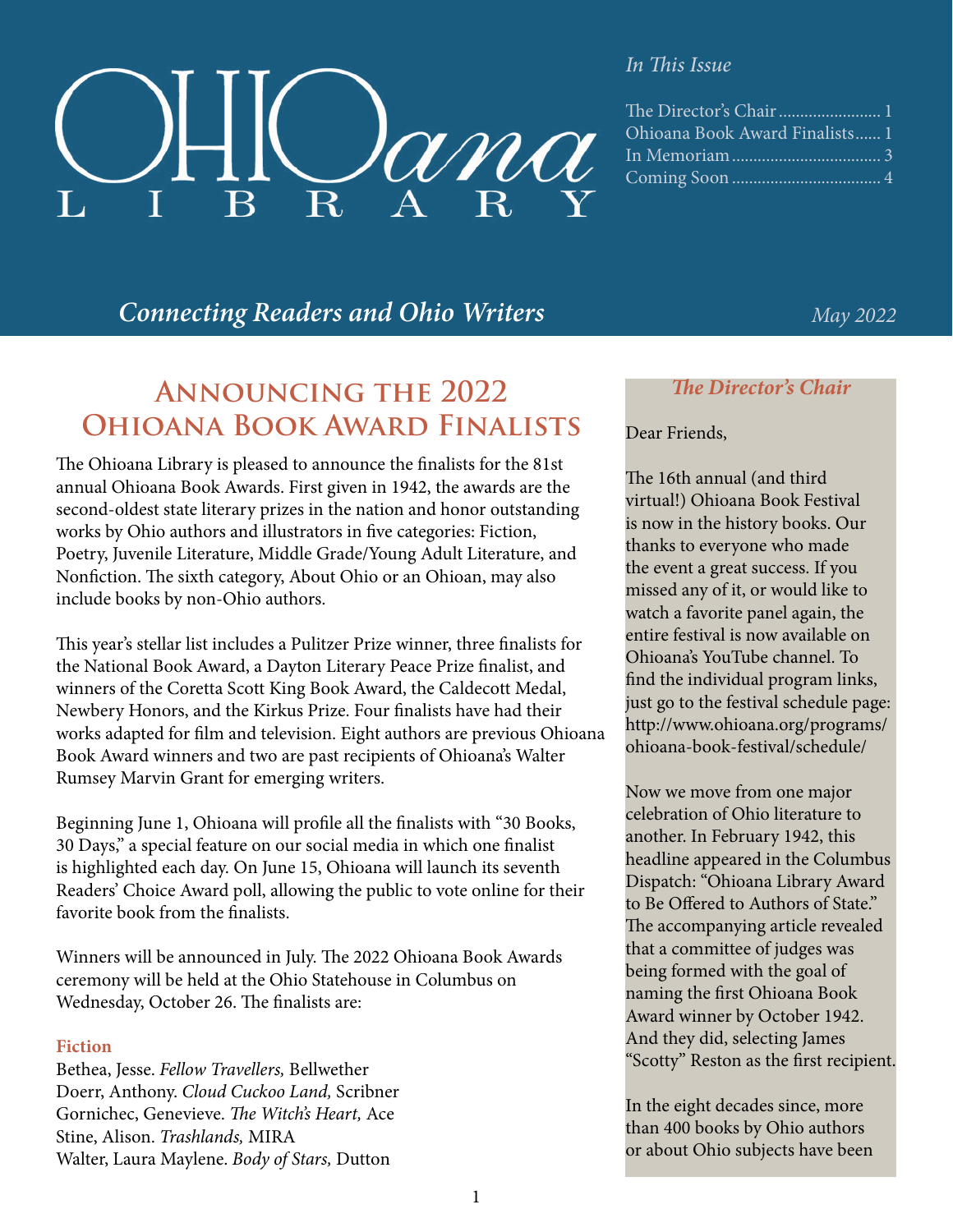#### **Nonfiction**

Abdurraqib, Hanif. *A Little Devil in America: Notes in Praise of Black Performance,* Random House Butcher, Amy. *Mothertrucker: Finding Joy on the Loneliest Road in America,* Little A

Haygood, Wil. *Colorization: One Hundred Years of Black Films in a White World,* Alfred A. Knopf

Orlean, Susan. *On Animals,* Avid Reader Press

Schillace, Brandy. *Mr. Humble & Dr. Butcher: A Monkey's Head, the Pope's Neuroscientist, and the Quest to Transplant the Soul,* Simon & Schuster

#### **About Ohio or an Ohioan**

Abbott, Anneliese. *Malabar Farm: Louis Bromfield, Friends of the Land, and the Rise of Sustainable Agriculture,* The Kent State University Press Alexander, Brian. *The Hospital: Life, Death, and Dollars in a Small* 

*American Town,* St. Martin's Press

Baier, Bret, and Catherine Whitney. *To Rescue the Republic: Ulysses S. Grant, the Fragile Union, and the Crisis of 1876,* Custom House

Broome, Brian. *Punch Me Up to the Gods: A Memoir,* Mariner Books Shesol, Jeff. *Mercury Rising: John Glenn, John Kennedy, and the New Battleground of the Cold War,* W.W. Norton & Company

#### **Poetry**

Ahn, E. Yetunde, née Emily Spencer. *East Walnut Hills,* Zone 3 Press Bracken, Conor. *The Enemy of My Enemy is Me,* Diode Editions Iris, Manuel. *The Parting Present / Lo que se irá,* Dos Madres Press Kim, Joey S. *Body Facts,* Diode Editions Zamora, Felicia. *I Always Carry My Bones,* University of Iowa Press

#### **Middle Grade/Young Adult Literature**

Carson, Rae. *Any Sign of Life,* Greenwillow Books Draper, Sharon M. *Out of My Heart,* Atheneum/Caitlyn Dlouhy Books Kiely, Brendan. *The Other Talk: Reckoning with Our White Privilege,* Atheneum/Caitlyn Dlouhy Books Wang, Andrea. *The Many Meanings of Meilan,* Kokila Warga, Jasmine. *The Shape of Thunder,* Balzer + Bray

#### **Juvenile Literature**

Campbell, Marcy. Illus. by Corinna Luyken. *Something Good,* Little Brown Books for Young Readers Dawson, Keila V. Illus. by Alleanna Harris. *Opening the Road: Victor Hugo Green and His Green Book,* Beaming Books Gorman, Amanda. Illus. by Loren Long. *Change Sings: A Children's Anthem,* Viking Books for Young Readers Wang, Andrea. Illus. by Jason Chin. *Watercress,* Neal Porter Books Wynter, Anne. Illus. by Oge Mora. *Everybody in the Red Brick Building,* Balzer + Bray

honored with the award. In this issue, we proudly announce the finalists for the 81st annual Ohioana Book Awards.

Join us on Facebook, Twitter, and Instagram throughout June as we shine the spotlight on one finalist a day in our annual "30 Books, 30 Days" feature. And don't forget to vote for YOUR favorite book from all thirty finalists in our seventh annual Readers' Choice poll, which opens June 15. Then stay tuned as we announce ALL the winners in mid-July.

Also in this issue we pay a fond tribute to two friends who were a very special part of Ohioana for many years.

Finally, we provide a list of coming literary events to take us well into the summer season. We hope yours is a great one – filled with sun, fun, and books!

David E. Weaver Executive Director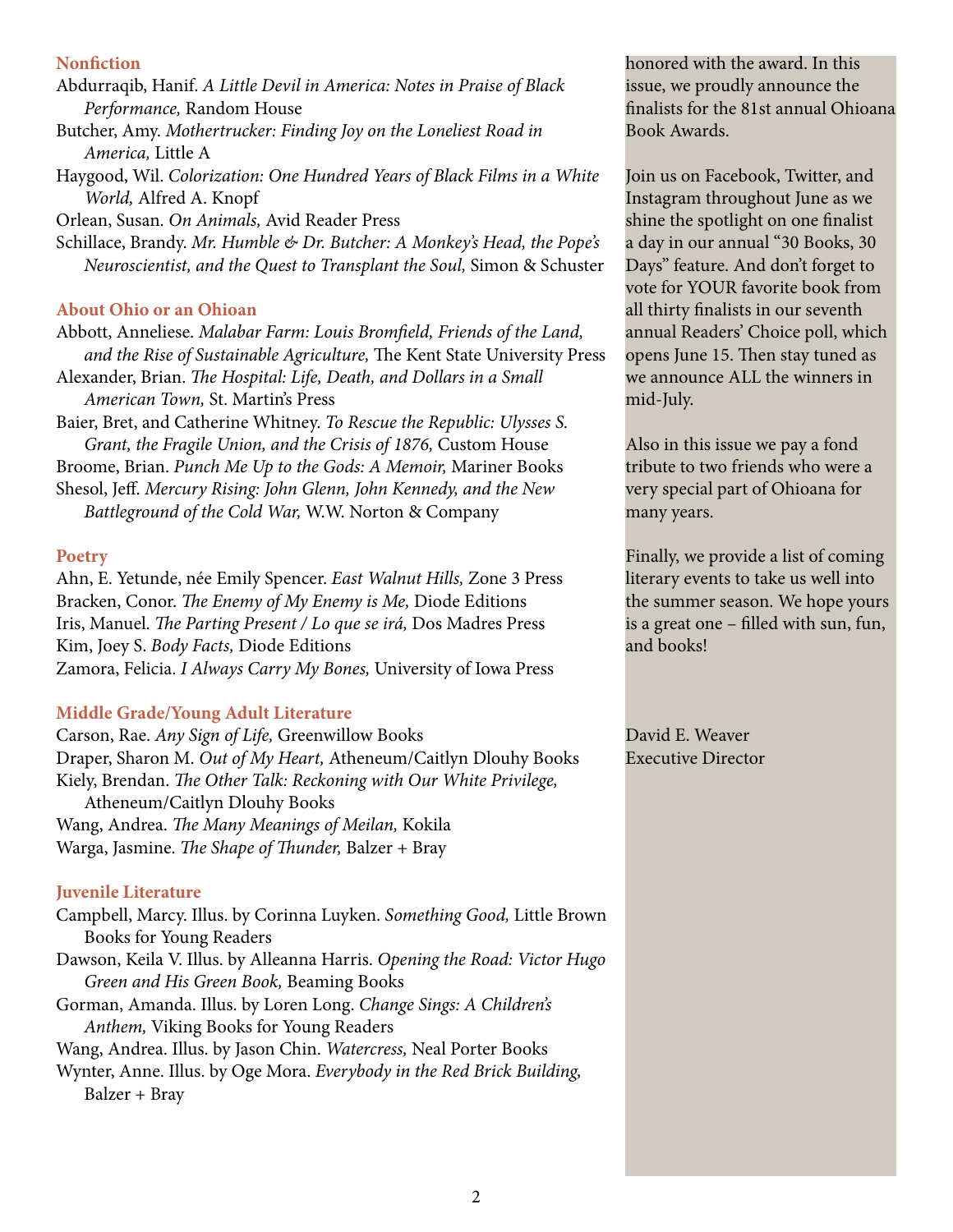# **In Memoriam**

*David Weaver remembers two special people who were longtime friends and supporters of the Ohioana Library.* 



Joan Schmutzler was one of the first members of the Ohioana Board of Trustees I met, when I joined the library as its first Development Director in 2005. Joan was a delightful person and a real character. She would always come early for board meetings and sit in the break room with staff, having coffee and chatting about everything from books to music to politics.

But Joan was much more than that. A career librarian, she was a devoted volunteer from the time she was first appointed to the Ohioana board by Governor Taft in 2001. A very generous supporter, in the early 2000s she made one of the largest gifts to Ohioana's capital campaign. She wrote reviews for the *Quarterly,* chaired the Music Citations, and was a judge for the Ohioana Book Awards. We became friends and remained so, even after she retired from the board in 2017. I last spoke to her not long before she passed away in December at the age of 83.

Ronald L. Stuckey was, to use an old cliché, a "Renaissance Man." While most noted as an educator and international authority on aquatic and wetland plants (there is a plant he discovered that is named for him), he was also an electric steel guitarist and a HUGE fan of Bluegrass music, a photographer, and an author. It was as the latter that Ron first met the Ohioana Library.

Ron wrote more than 200 articles and a dozen books, one of which, *Lost Stories: Yesterday and Today at Putin-Bay,* won the Florence Roberts Head Ohioana Book Award in 2003. A strong advocate for preservation, Ron generously endowed a fund to help make the biographical files in Ohioana's collection accessible to the public. I'd see Ron often at Ohioana events until his health began to decline. He would send me several notes every year, the last one just a month before he died in January, four days after his 84th birthday.

It is thanks to friends like Joan Schmutzler and Ron Stuckey that Ohioana is the organization that it is today. They will be missed. And they'll never be forgotten.